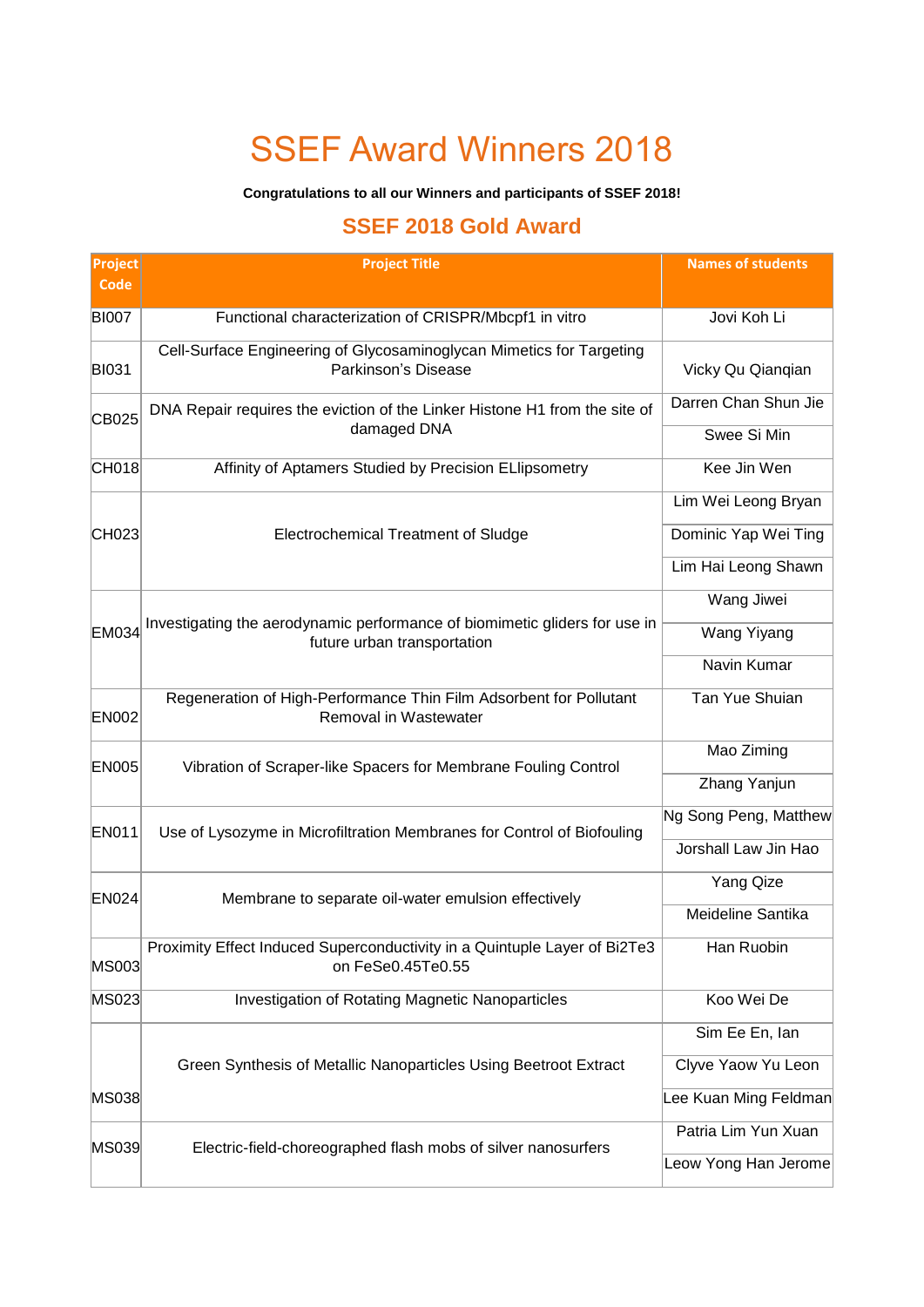| MS054        | Colloidal flows through polymer brush-coated nanochannel                                                                      | James Ding Sinuo               |
|--------------|-------------------------------------------------------------------------------------------------------------------------------|--------------------------------|
| PH003        | The dynamics of the Gee-Haw Whammy Diddle                                                                                     | Rachel Qing Pang               |
|              | PH012 Investigation of fluid-filled resonating systems with surface wave excitation                                           | Seet Yong Sheng Clive          |
| PH034        | Dynamics of Ball in Liquid-Filled Inclined Rotating Cylinder                                                                  | Fu Xinghong                    |
| PH037        | Topological Analysis of Circuit Laplacians and an experimental verification<br>of Su-Schrieffer-Heeger Topoelectrical Circuit | Russell Yang Qi Xun            |
|              | Using EEG-validated Music Emotion Recognition Techniques to Classify                                                          | Dejoy Shastikk Kumaran         |
| <b>RO028</b> | Multi-Genre Popular Music for Therapeutic Purposes                                                                            | Saravanan Yukesh<br>Ragavendar |
| <b>TM002</b> | Novel Therapy Responsive Splicing Switch for Gene Therapy                                                                     | Aleena Madathiparambil<br>Saju |
| <b>TM007</b> | Characterization of a Novel "mitocan" for Clinical Utility in the Treatment of<br><b>Triple-Negative Breast Cancer</b>        | Benjamin Paik                  |
| TM016        | Efficacy of Taxoid Nanoemulsions in the Treatment of Mouse Pancreatic<br>Cancer                                               | Timothy Tan Zhen Xin           |
| TM017        | Development of a Robust Assay for Simultaneous Genetic Diagnosis of<br>Fragile X Syndrome and Fragile XE Syndrome             | Liu Timing                     |

#### **SSEF 2018 Silver Award**

| <b>Project</b><br>Code | <b>Project Title</b>                                                                                         | <b>Names of students</b>  |
|------------------------|--------------------------------------------------------------------------------------------------------------|---------------------------|
| AS005                  | Nuclear scaling during early mouse embryo development                                                        | Fidelia Beatrice Alvina   |
| <b>BE018</b>           | Novel DNA Aptamers for Diagnostic and Therapeutic Applications                                               | Lim Yun Wei Shermane      |
| <b>BI012</b>           |                                                                                                              | Chan Zi Yin               |
|                        | To develop a quick test kit for the detection of pesticide residue in<br>vegetables and fruits               | Lee Ley Mun               |
|                        |                                                                                                              | Tasha Anna Leow           |
| <b>BM011</b>           | Investigating the effects of plant extracts on Alzheimer's disease                                           | Joshua Koh Zhi Yuan       |
|                        |                                                                                                              | Enoch Kwok                |
| <b>BM015</b>           | A humanized Hypertrophic Cardiomyopathy (HCM) model to elucidate<br>molecular mechanism in disease pathology | Vijayakumar Ragavi        |
|                        |                                                                                                              | Ethan Ho Zi En            |
|                        |                                                                                                              | <b>Maxine Hong Minxin</b> |
| <b>CB007</b>           |                                                                                                              | Colin Chung Kai Yuan      |
|                        | Regulation of T Cell Development by TLR9 in Systemic Lupus<br>Erythematosus                                  | Ng Wei Jun Justin         |
|                        |                                                                                                              | Sherwyn Koh Ki            |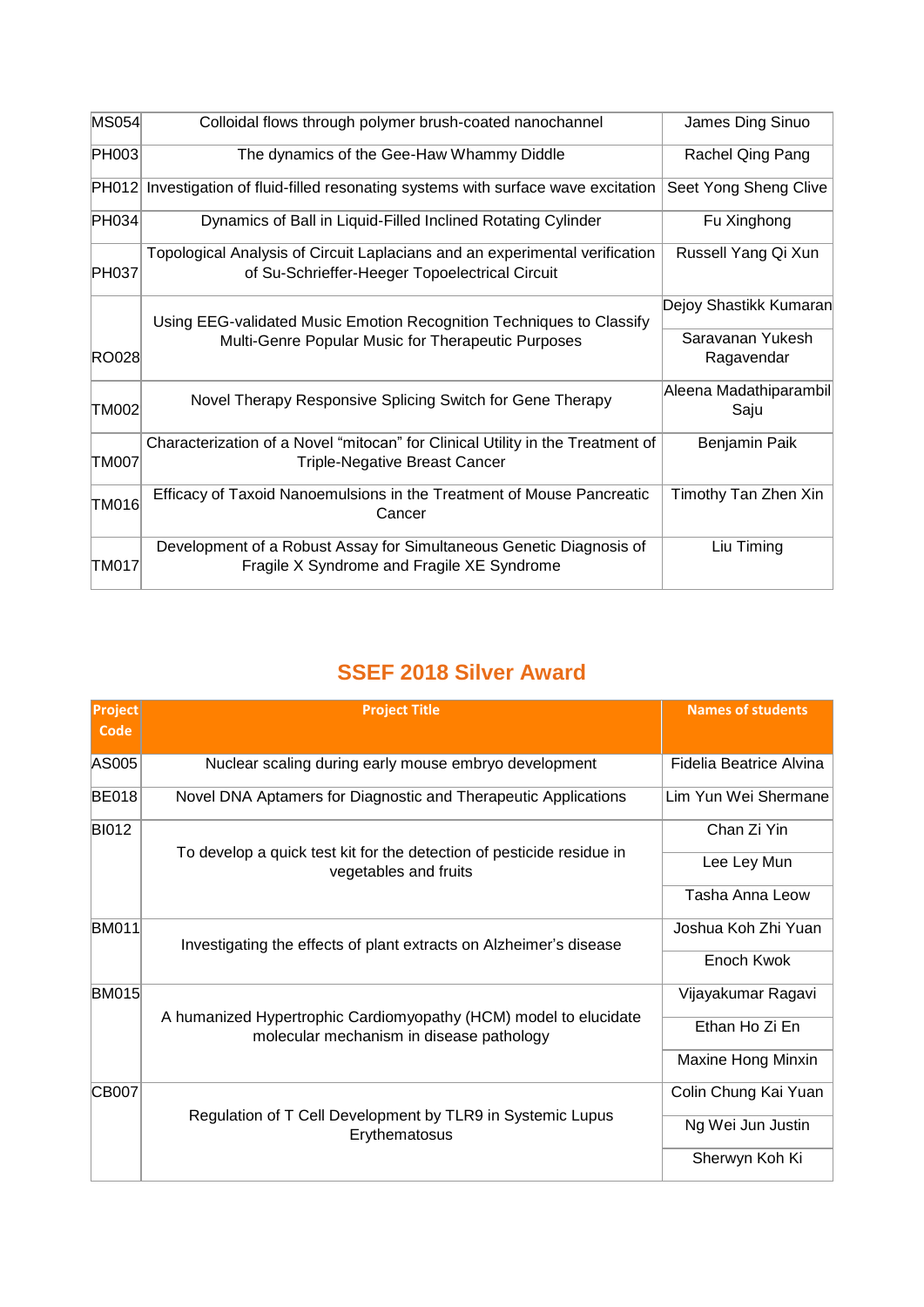| CB026        | FAT10 Haplotypes as a potential biomarker for cancer                                                              | Choy Mun Gabrielle Ho      |
|--------------|-------------------------------------------------------------------------------------------------------------------|----------------------------|
| CB029        | Development of a single-tube molecular screen for five common                                                     | Bay Jia Wei                |
|              | spinocerebellar ataxias                                                                                           | Li Yuyao                   |
| CH028        | Novel Encapsulation of Cadmium Orthostannate Nanoparticles with 3-                                                | Yu Youjing                 |
|              | (mercaptopropyl)trimethoxysilane: Synthesis, Characterisation, and<br>Application                                 | Zhou Ya Nan                |
|              |                                                                                                                   | Wang Ziying                |
| CO006        | Cellular Object Detection in Breast Cancer Cells                                                                  | Puravi Panda               |
|              | CO020 Assessing user cognitive workload from changes in electroencephalogram<br>elicited during mental arithmetic | Zhang Xin                  |
| CO022        |                                                                                                                   | Lim Tyen Siang,<br>Timothy |
|              | Genes associated with survival prognosis of renal cancers                                                         | Gideon Tay Yee Chuen       |
|              |                                                                                                                   | Shannon Lee Xin Ying       |
| EA002        | Sophora flavescens: Bioactive compounds in a novel filter                                                         | Lin Jiachen                |
|              |                                                                                                                   | Jin Xinyang                |
| EA006        |                                                                                                                   | Xiang Yang                 |
|              | Chemically Modified Pomelo Pith for Oil Sorption                                                                  | Roy Chenyu Luo             |
|              |                                                                                                                   | Ong Sheng Hao              |
| <b>EM002</b> |                                                                                                                   | lan Tay Rongde             |
|              | Comparison of Reflectarray Antennae with Different Lattices using<br>Elements with Two Axial Symmetry             | Choo Ze Xian               |
|              |                                                                                                                   | Samuel Tan Ming Ying       |
| <b>EN003</b> | Engineering Porous Materials for Energy-Efficient Greenhouse Gas                                                  | Zeng Linlan                |
|              | Capture                                                                                                           | Lee Jia En Grace           |
| <b>ES022</b> | <b>Multi-Static Radar Processing</b>                                                                              | Teo Por Loong, Jacob       |
|              |                                                                                                                   | Dylan Toh Shan Hong        |
| MA012        |                                                                                                                   | Li Jingtao                 |
|              | Summation of certain Fourier series and their applications to infinite series                                     | Chong Jing Quan            |
|              |                                                                                                                   | Huang Xing Chen            |
| MA034        | Characterisation of Labeled Datasets via Cluster-based Meta-features                                              | Teng Hongyu                |
|              |                                                                                                                   | He Yu                      |
|              | MS011 Effect of inorganic particles on latex paint to form a VOC-free exterior water<br>based coating             | Nathaniel Chin Yi Xuan     |
| <b>MS022</b> | Magnetic Interactions in Composite Thin Films                                                                     | Fenna Hoi                  |
| <b>MS042</b> |                                                                                                                   | Yap Kang Zheng             |
|              |                                                                                                                   |                            |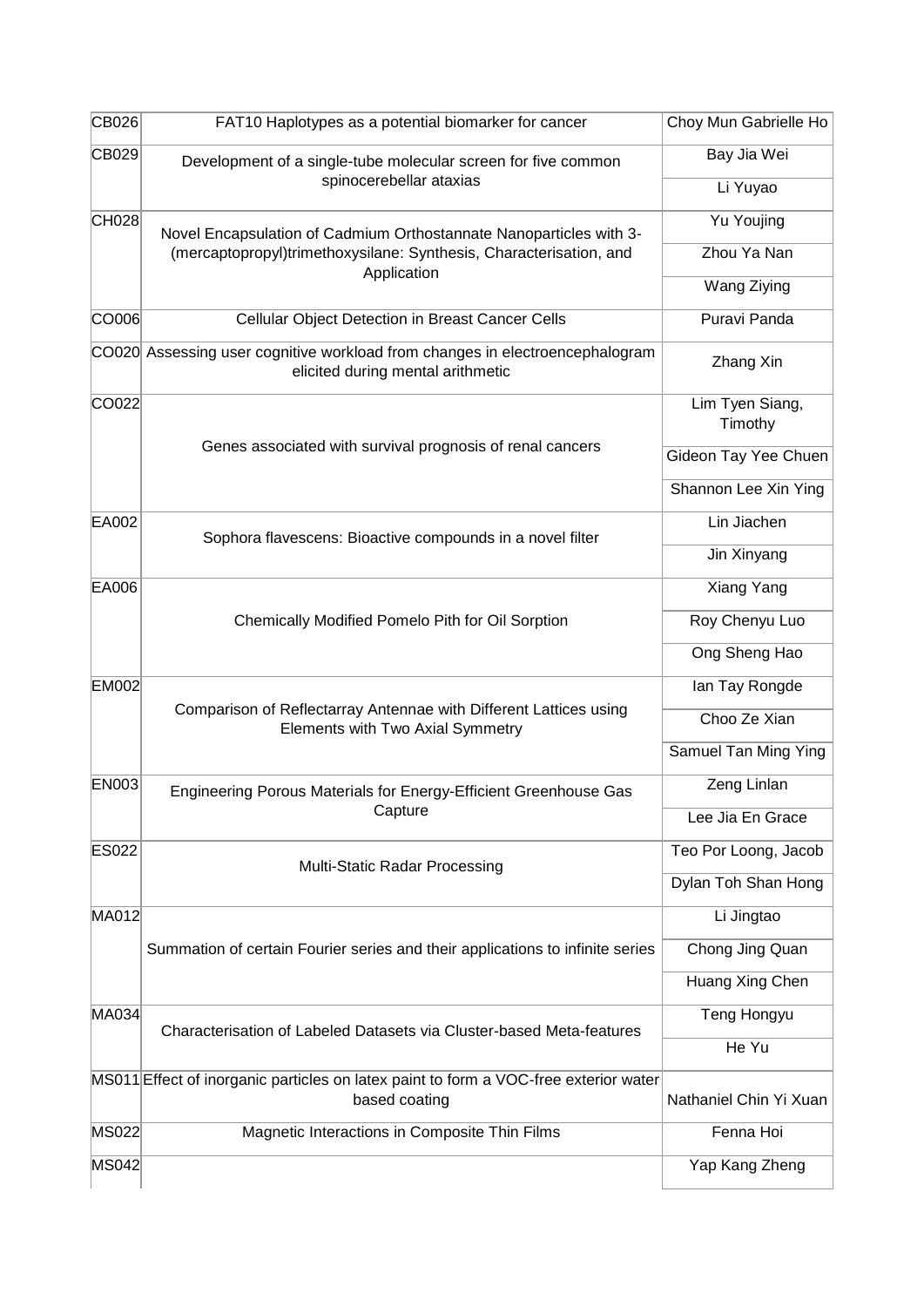|              | Development of a Photothermal Ablation Agent using Prussian Blue<br>Nanoparticles   | Ooi Ren An                          |
|--------------|-------------------------------------------------------------------------------------|-------------------------------------|
| <b>MS060</b> | Wearable Energy Generator                                                           | Yao Xinyi                           |
| <b>MS061</b> | 3D-printable Porous Polymer Membrane with TiO2 Nanoparticles for                    | Seah Li Ping Megan                  |
|              | Malodour Removal from Polluted Air                                                  | Kelly Yeoh Kaili                    |
| <b>PH036</b> | Optical Analysis of the Defocused Single Lens Pinhole Telescope                     | Lendermann Markus<br>Paul Zhi-Guang |
| <b>PH039</b> | Dynamics of Oscillating Liquid Droplets during the Leidenfrost Effect               | Li Kang Chen                        |
|              | TM004 To investigate the synergistic effect of metformin and simvastatin on lactate | Lei Zemin                           |
|              | metabolism as a therapeutic cancer agent                                            | Sakshi Garg                         |

#### **SSEF 2018 Bronze Award**

| <b>Project</b> | <b>Project Title</b>                                                                                                                         | <b>Names of students</b> |
|----------------|----------------------------------------------------------------------------------------------------------------------------------------------|--------------------------|
| <b>Code</b>    |                                                                                                                                              |                          |
| <b>BE001</b>   | Development of Polyelectrolyte Hydrogel System for 3D Cell Culture and<br>Differentiation                                                    | Toh Jan Li, Charmaine    |
| <b>BE012</b>   | Chemically defined glycosaminoglycan mimetics provide a safe way to<br>inhibit cancer metastasis                                             | Chen Anni                |
| <b>BE015</b>   | Developing a Soft Robotic Wrst Device for Wrist Rehabilitation                                                                               | Lusi Wu Qi               |
|                |                                                                                                                                              | Er Wen Han               |
|                |                                                                                                                                              | Wang Rui Jie             |
| CH003          | Synthesis of Monocalcium Phosphate from Blood Cockle Shells and<br>evaluating its potential as a plant fertilizer                            | Jason Niow Jia Sheng     |
|                |                                                                                                                                              | Bryan Tan Wen Qiang      |
| <b>CH009</b>   | Biomineralization mimickry -making shell-like structures in vitro                                                                            | Wong Hui Jie             |
| CO001          | Development of selective CK2 inhibitors by in silico fragment screening                                                                      | Arnold Tan An            |
|                |                                                                                                                                              | Johnny Xiao Hong Yu      |
| EA008          | A Novel, One-pot Environmentally Friendly Synthesis of Reduced<br>Graphene Oxide from Durian and Bagasse Waste for Water Filters             | Caleb Liow Jia Le        |
|                |                                                                                                                                              | Ho Shane                 |
| EC011          | A full water electrolyzer with earth abundant materials                                                                                      | Liu Yanxi                |
| EC030          | Investigation of different metals as a substituent in Co3O4 for battery<br>anodes                                                            | Lee Jia Wen              |
|                | Qualitative Investigation into Factors Affecting Shearograms of Defective<br>Carbon Fibre Reinforced Polymer Composites and Honeycomb Panels | Benjamin Chek Jun Kiet   |
| <b>EM004</b>   | using Temporal Phase Shift Digital Shearography                                                                                              | Mirza Bin Abdul Latiff   |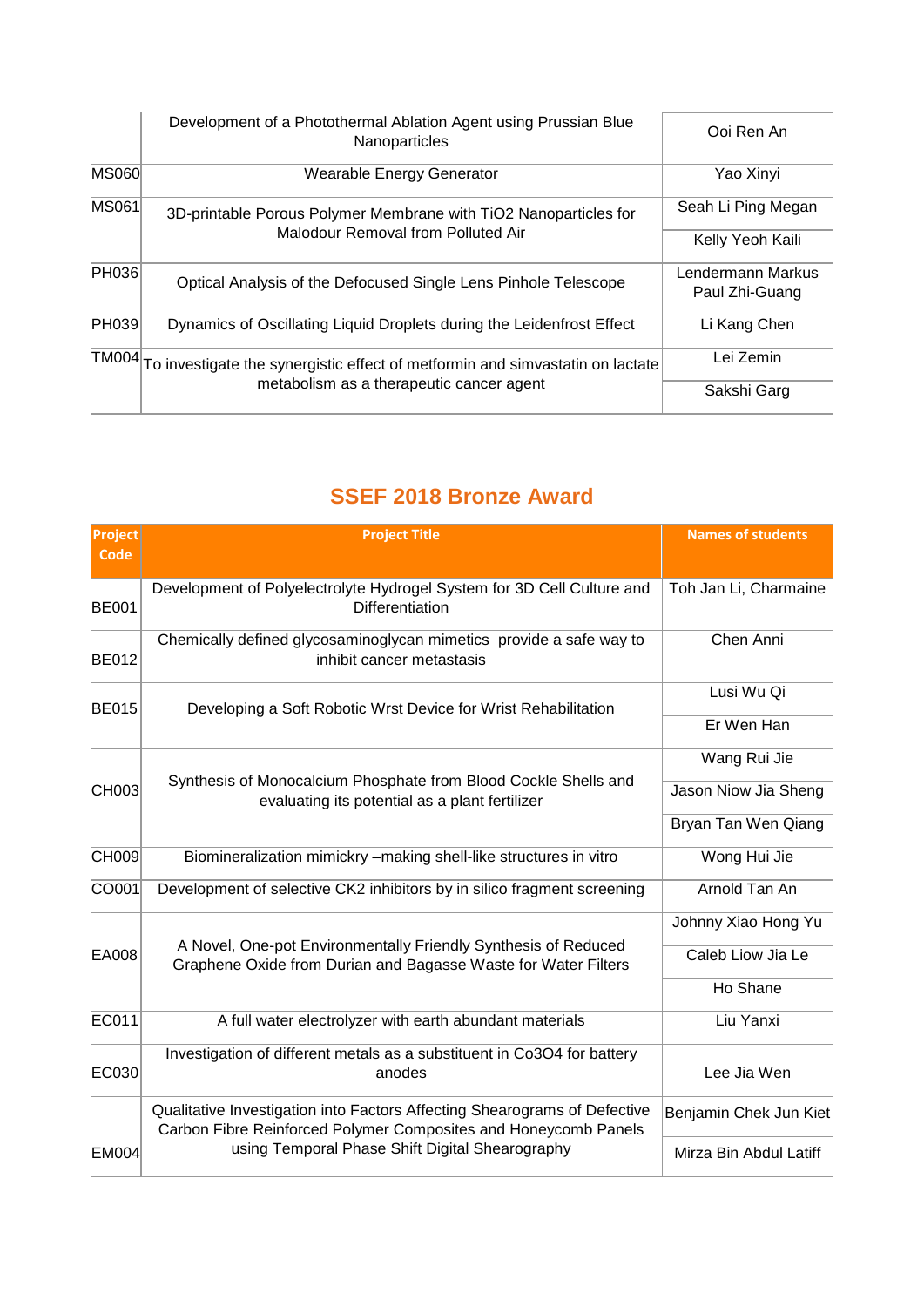| <b>EM041</b> | Investigation of Sensorless Technique for Control of Permanent Magnet<br><b>Synchronous Motors</b> | Yang Han                   |
|--------------|----------------------------------------------------------------------------------------------------|----------------------------|
|              |                                                                                                    | Yu Lining                  |
|              | A Novel Method Of Synthesising Biodegradable Hydrogels From Pomelo<br>Peels                        | Sunaga Shion               |
| <b>EN004</b> |                                                                                                    | Ong Zheng Liang,<br>Joseph |
|              | Study of Bird Feathers to Improve Design of Absorbent Pads for Greater                             | Daphne Chu Zhiying         |
| <b>EN025</b> | <b>Efficiency of Oil Spill Removal</b>                                                             | Chua Hao Shan Alicia       |
| <b>EN028</b> | Synthesising Chitosan-coated Magnetic Nanoparticles for Tertiary<br><b>Wastewater Treatment</b>    | Tan Yong Hong James        |
| EP003        | High Temperature Hydrophobic Membrane For Conversion Of Low Grade                                  | Benita Wong Zi Xin         |
|              | Heat Energy Into Useful Energy                                                                     | Tan Yong-Jia Naaman        |
| ES013        | Image Reconstruction from Wave Fields                                                              | Ng Quan Hao                |
|              |                                                                                                    | Xu Yongren                 |
| MA015        | The application of Markov Chains in MOBA games                                                     | Zhang Qi                   |
|              |                                                                                                    | Tan Zhicheng               |
| MA025        | Some sharp lower bounds for the Fejer-Jackson sum                                                  | Soh Jing Ren               |
| MI003        | Evaluation of antimicrobial activity and biocompatibility of Polyethylenimine<br>(PEI) derivatives | Lim Zhi Yi Vanessa         |
| MI006        | Enhancement of microalgae growth using natural antimicrobial agents                                | Eugene Chua Khye Gin       |
| MI009        | Investigating the Antimicrobial and Antioxidant Activities of Gold                                 | Sin Ming Wei               |
|              | Nanoparticles synthesised from Fruit Peel Extracts                                                 | Ng Jing Ying               |
| <b>MS012</b> | Electrically Tailored Metachrosis in ZnO:C Nanowires                                               | Bryan Sow Miaoxuan         |
| <b>MS037</b> | MXene based anode materials for LiBs                                                               | Wu Qirui                   |
| <b>MS041</b> | Making 2D Nanolayers Visible by Optical Imaging                                                    | Zhang Xiaohe               |
|              |                                                                                                    | Ho Su Minn Jeilene         |
| MS058        | The Power of the Microtide                                                                         | Nadine Wang Rei Ying       |
| <b>MS067</b> | Formation of molecular multi-layers studied by precision ellipsometer                              | Yun Waddy Soe              |
| <b>MS070</b> | 3D-printed wearable fragrance                                                                      | Chua Shae-Linn             |
|              |                                                                                                    | Darren Chee Zhe Liang      |
| <b>PH006</b> | <b>Topological Dynamics of Mechanical Lattices</b>                                                 | Le Nguyen Nguyen Khoi      |
|              |                                                                                                    | Ker Chin Tian              |
| <b>PH017</b> | Design of a Faceted Reflectarray Antenna                                                           | Chong En Fui, Raelene      |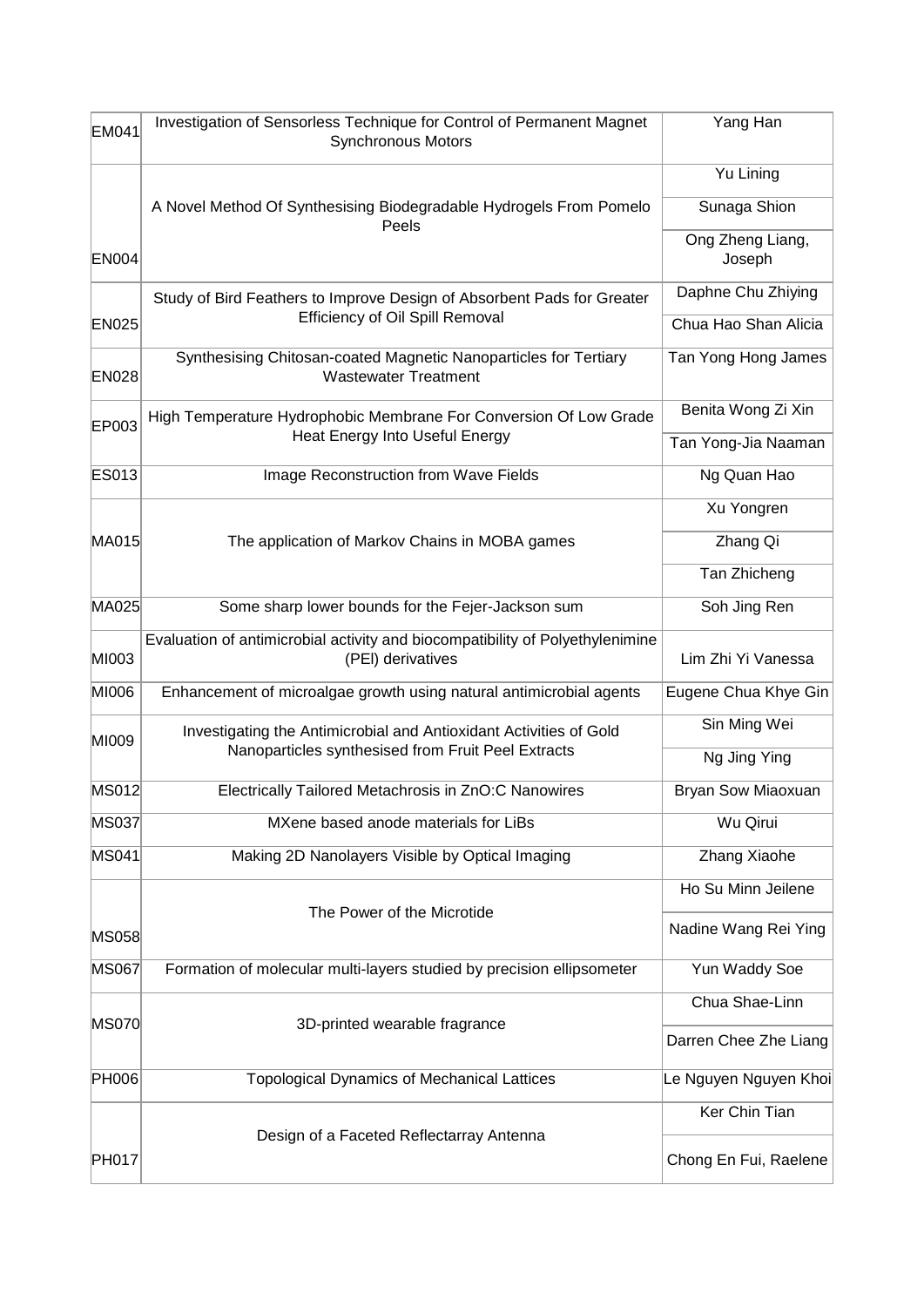|       | Modelling the Liquid Capillary Bridge Between Objects                               | Tay Fu Wen    |
|-------|-------------------------------------------------------------------------------------|---------------|
| PH043 |                                                                                     | Chen Yian     |
|       |                                                                                     | Wong Ying Yee |
| SY004 | Identifying Phishing Sites through the Inspection of SSL Certificates               | Low Zi Lin    |
|       |                                                                                     | Wong Zi Yi    |
| TM012 | Protective effects of Clinacanthus nutans against UV-B induced<br>chromosome damage | Chai Yi Hein  |

### **SSEF 2018 Merit Award**

| <b>Project</b><br>Code | <b>Project Title</b>                                                                                                                | <b>Names of students</b> |
|------------------------|-------------------------------------------------------------------------------------------------------------------------------------|--------------------------|
| <b>BE003</b>           | Biofabrication of Organotypic Full-Thickness Skin Constructs                                                                        | Lee Abby Chelsea         |
| <b>BE007</b>           | Design and development of novel support surface based on smart<br>materials for prevention of pressure ulcers in bedridden patients | Chen Yitao               |
|                        | Low-cost 3D Printed Prosthetic Hand                                                                                                 | Tan Ying Lin Valeska     |
| <b>BE013</b>           |                                                                                                                                     | Li Bozhao                |
|                        |                                                                                                                                     | Ian Lee Hwee Liang       |
|                        | Evaluation of Durian Husk as a Viable Option for Biofuel Production                                                                 | Koh Yu Zhen              |
| <b>BI015</b>           |                                                                                                                                     | Tan Hui Shan             |
| <b>BM006</b>           | Quercetin and Anthocyanin as Potential Sunscreen Agents for Hair                                                                    | Zheng Wentian            |
|                        | Photoprotection                                                                                                                     | Andre Lim Bu Yun         |
| CB017                  | Investigation of multipolar division in FBP17 knockdown cells                                                                       | Tran Nguyen Manh Dan     |
| CB022                  | Identifying Molecular and Physiological Factors related to Healthspan<br>Extension                                                  | Zhang Jing Jing          |
| CB023                  | Investigating the effect of muscle and neuronal over-expression of 4EBP in<br>relation to Parkinson's disease and aging             | Ong Shi Hui              |
| CH019                  | Thermodynamic and Electronic Properties of Graphene-Embedded Fe, Co<br>and Ni Atoms and Dimers                                      | Ratnajit Sarkar          |
|                        | Computational modelling of organic molecules exhibiting Thermally-                                                                  | Sekine Sean Yoshitatsu   |
| CH048                  | <b>Activated Delayed Florescence</b>                                                                                                | Tay Kai Jun              |
|                        | Optimization of C-C bond formation through bis(oxy)enamine-                                                                         | Yeo Xue En, Ivah         |
| <b>CH077</b>           | organometallic compound reactions                                                                                                   | Justina Tan Sue Ching    |
|                        |                                                                                                                                     | Wang Jiefan              |
|                        | Towards 3D Image Analysis Multi-cellular Tumor Spheroids                                                                            | Chandrasekaran Akash     |
| CO008                  |                                                                                                                                     | Daniel Lau Yew En        |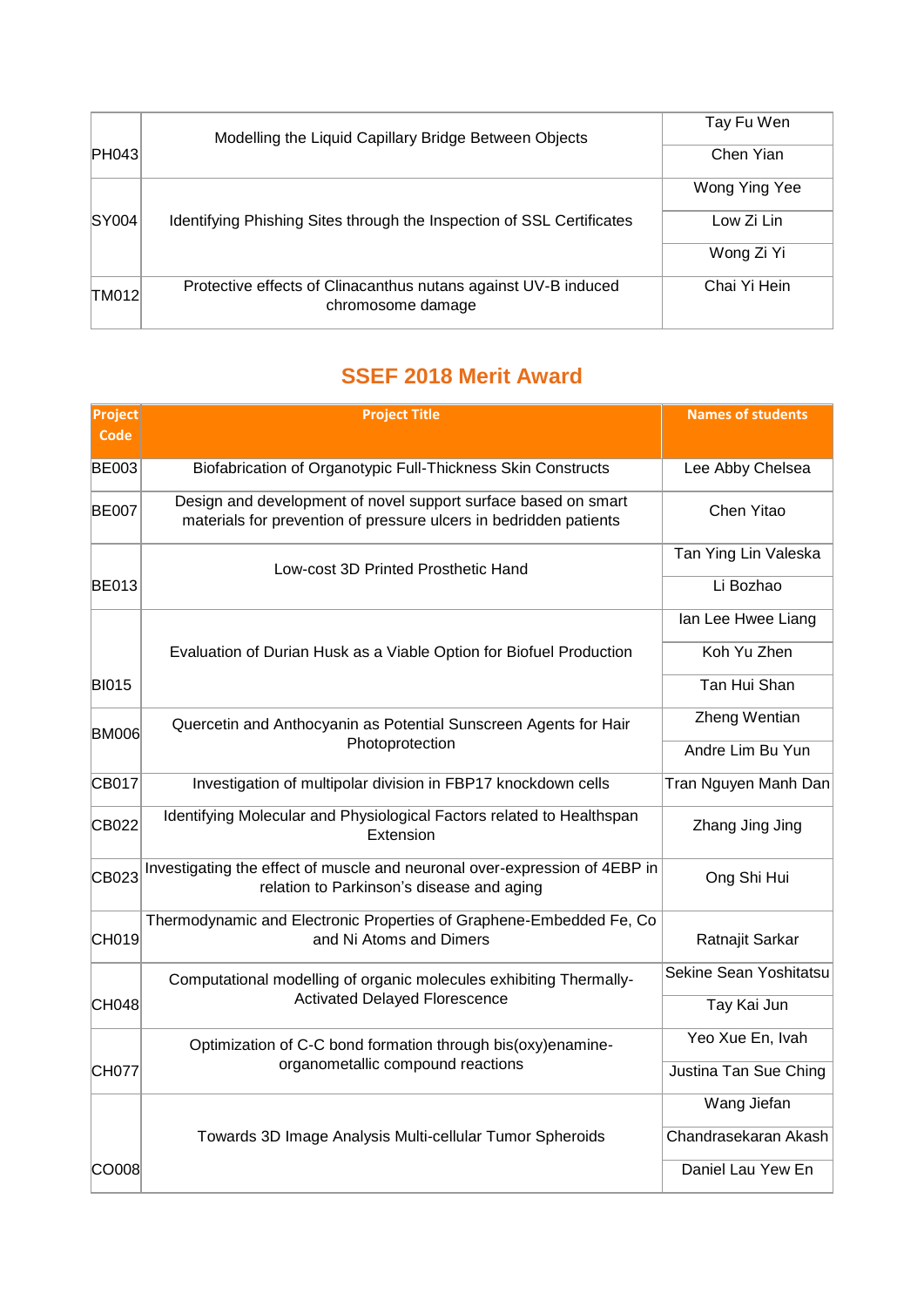| CO019        | Microscopic Cellular Image Segmentation in Breast Cancer Cells                                             | Chow Qian Yu         |
|--------------|------------------------------------------------------------------------------------------------------------|----------------------|
|              | Zinc Content in Metal Alloys and its Relationship to the Antimicrobial                                     | Goh Zhi Jie          |
| EA001        | <b>Efficacy in Decontaminating Polluted Water</b>                                                          | Seah Yuxuan          |
| <b>EC004</b> | Optimising the Efficiency and Reusability of Ionic Liquids in the Extraction                               | Vong Tin Wai Keith   |
|              | of Lipids from Microalgae                                                                                  | Tan Kai Xuan         |
| EC021        | Effect of limonene on the physicochemical properties of biodiesel                                          | Pramath Krishna      |
| EC024        | The Effects of Synthesis Composition and Condition on the Electrochemical<br>Performance of LiNixMn(2-x)O4 | Yang Hui             |
|              |                                                                                                            | Tan Wan Lin          |
|              | Absorbance/Fluorescence Spectrophotometer                                                                  | Kwa Minyi Samantha   |
| <b>EM007</b> |                                                                                                            | Li Xingqi            |
| EM030        | Initiation of Projectile by Fragments                                                                      | Samuel Chua Jia Cong |
|              |                                                                                                            | Ying Fangfei Anna    |
|              |                                                                                                            | Tan Xiao Wei         |
|              | Miniaturisation of Microwave Modules with Artificial Transmission Lines                                    | Koh Jin Ann, Arielle |
| <b>EM037</b> |                                                                                                            | Nicole Zhao          |
| EM038        | Phased Array Studies for System Applications                                                               | Qin Ai Xin           |
| EM047        | Microparticle Manipulation in the Microchannel by Surface Acoustic Wave                                    | Lim Ze Ying          |
|              | Regeneration of a-Cellulose Nanofibres derived from Leftover Vegetable                                     | Leong Jing, Wesley   |
| <b>EN017</b> | Pulp as Low-cost Aerosol Particulate Filtration Polymers                                                   | Deon Lee Jie Hui     |
|              |                                                                                                            | Si Chenglei          |
|              | Reconstruction of a Surface Grid Using Laser Assisted Image Analysis                                       | Mao Yu Di            |
| <b>ES002</b> |                                                                                                            | Pang Eng Meng Wyzley |
|              | Developing a Portable Telerehabilitation System for Knee Replacement                                       | Chua Shao Cong       |
| <b>ES017</b> | Patients                                                                                                   | Ang Ee Xien          |
|              |                                                                                                            | Ang Wei Leong        |
| <b>ES028</b> | Vision-Based Access Control System                                                                         | Law Song En Timothy  |
|              |                                                                                                            | Xu Daofu             |
| MA032        | To what extent can we predict airport-specific flight delays with Data<br>Modelling?                       | Yu Hon Yat           |
|              | Investigating the potential of Physarum Polycephalum for use as                                            | Chew Wenxuan         |
| MI011        | programmable bio-wires                                                                                     | Joel Foo Tai Meng    |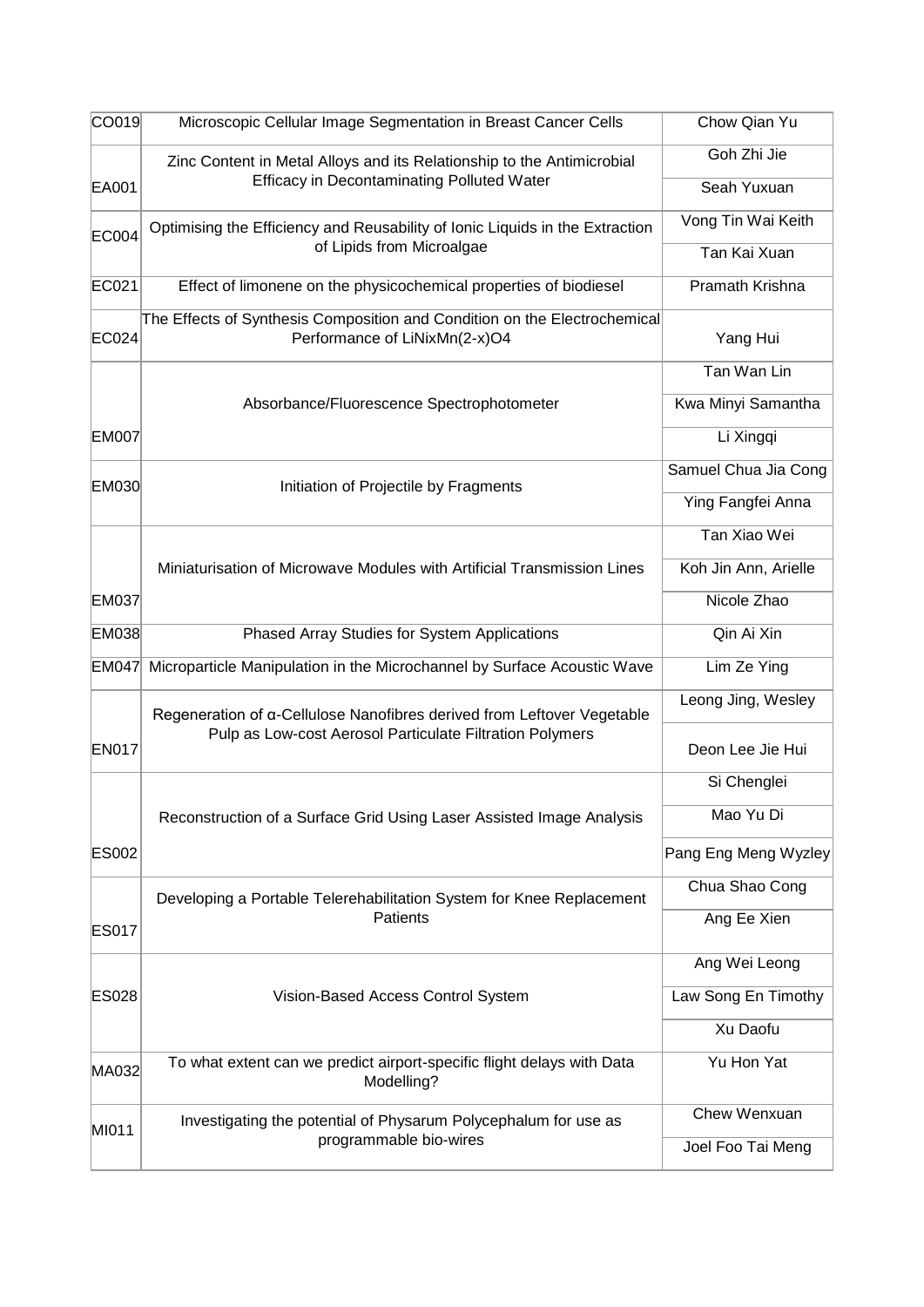|              |                                                                                                                                                 | Lim Ting Wei              |
|--------------|-------------------------------------------------------------------------------------------------------------------------------------------------|---------------------------|
|              | Germination triggers of Clostridium septicum suggest a role in<br>gastrointestinal colonisation.                                                | Ayyappan Madhumitha       |
| MI020        |                                                                                                                                                 | Marvin Dragon Choo        |
| <b>MS008</b> | Studying interactions between polymers and inorganic particles to form<br>VOC-free water based coatings                                         | Faith How Yuan Xin        |
| <b>MS010</b> | Inorganic Engineering of Organic Semiconductors for Thermoelectric<br>Investigation                                                             | Sui Lulu                  |
|              |                                                                                                                                                 | <b>Khor Kiat Siong</b>    |
|              | Chemical Tuning of 3D-printable Polymer for Sustaining Fragrance Release                                                                        | Melber Ang Yu Xuan        |
| <b>MS015</b> |                                                                                                                                                 | Ng Wen Wei Victoria       |
| <b>MS017</b> | How do Atoms Bond Together?                                                                                                                     | Chia Xin Ni Nicole        |
|              | MS064 Highly-efficient Membrane with Nano-pits to separate Oil-water Emulsions                                                                  | Lim Zheng Feng Wayne      |
|              |                                                                                                                                                 | Ang Kai Jun               |
| <b>MS065</b> | Development and Encapsulation of Cattail Pollen Sporopollenin Exine                                                                             | Tan Ying Shuang, June     |
|              | Capsules                                                                                                                                        | Boon Yan Man Mabel        |
|              | Anti-bacterial Organic Photoinitiator Admixture for 3D-printed Polymer                                                                          | Jonathan Low Yi Wei       |
| <b>MS066</b> | Applications                                                                                                                                    | Alexander James Loy       |
|              |                                                                                                                                                 | Lee Shi Hao               |
| PH010        | Modulation System for Precision Ellipsometry                                                                                                    | Cheong Yan Ling,<br>Grace |
|              |                                                                                                                                                 | Yeoh Yong Jie             |
| SY001        | The Knight's Trail                                                                                                                              | Tan Chern Lin Justin      |
|              |                                                                                                                                                 | Tin En Hao                |
|              | A Novel Investigation on Optimising Parameters in Coppersmith Method on                                                                         | Chong Ka Shing            |
| SY010        | Weak RSA Keys                                                                                                                                   | Ivan, Feng Jun Kai        |
| <b>TM014</b> | Studying the efficacy of dual Histone Deacetylase (HDAC)/ Janus-activated<br>Kinase 2 (JAK2) inhibitors, Joy233 and Joy273, in Multiple Myeloma | Tan Jia Wen               |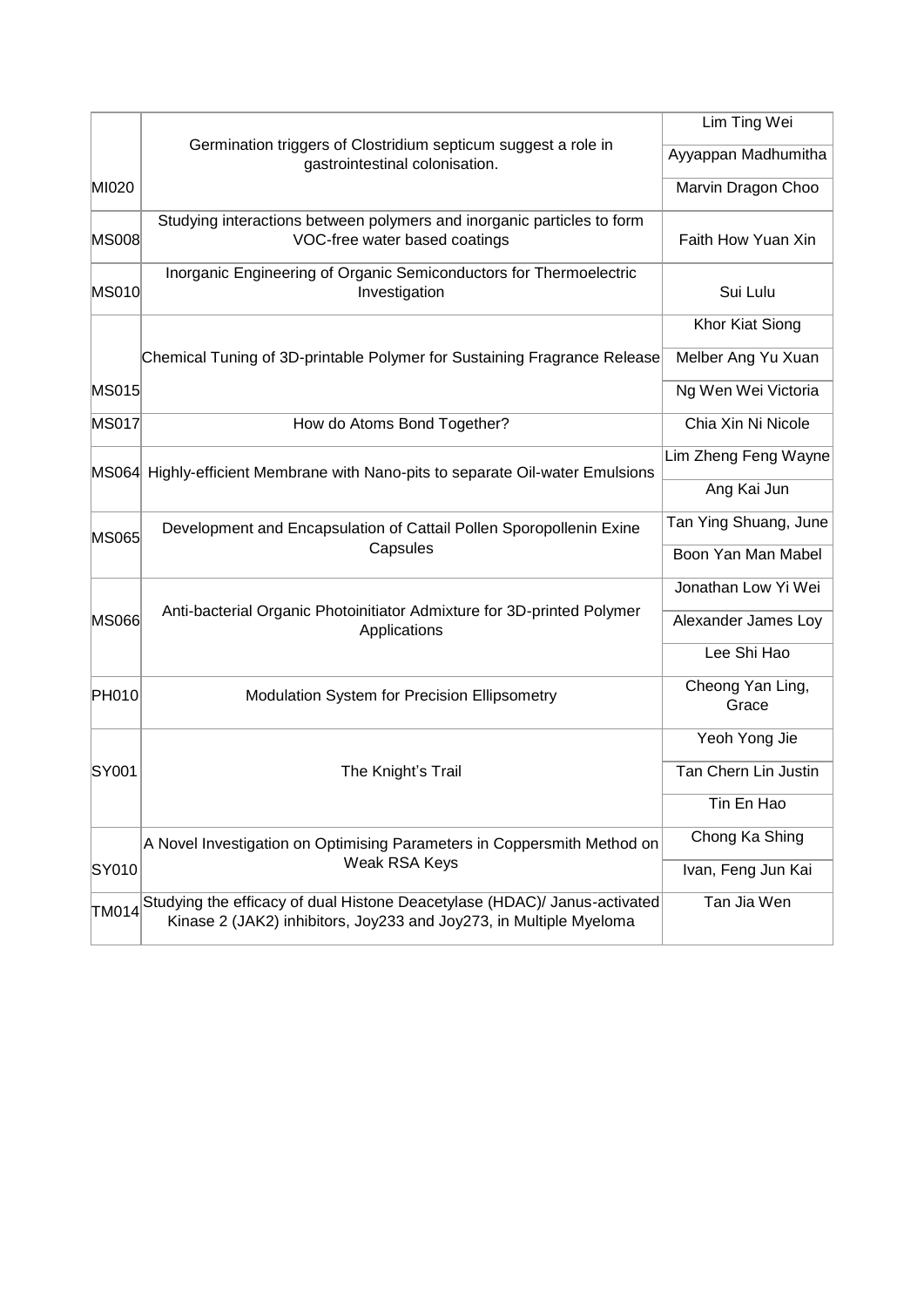### **SSEF 2018 Special Awards**

| <b>Organisation</b>                                                  | <b>Project</b><br>Code | <b>Project Title</b>                                                                                            |
|----------------------------------------------------------------------|------------------------|-----------------------------------------------------------------------------------------------------------------|
| Institution of<br>Chemical<br>Engineers<br>(IChemE)                  | <b>EC004</b>           | Optimising the Efficiency and Reusability of Ionic Liquids in the Extraction of Lipids<br>from Microalgae       |
| Institution of<br>Chemical<br>Engineers<br>(IChemE)                  | EC011                  | A full water electrolyzer with earth abundant materials                                                         |
| Institution of<br>Chemical<br>Engineers<br>(IChemE)                  | EC020                  | Optimising a Plant (Red Flame Ivy) Microbial Fuel Cell as a Sustainable Electricity<br>Source                   |
| Institution of<br>Chemical<br>Engineers<br>(IChemE)                  | EC021                  | Effect of limonene on the physicochemical properties of biodiesel                                               |
| Institution of<br>Engineers<br>Singapore (IES)                       | EC022                  | Harnessing Electrochemical energy from fruits and vegetables                                                    |
| Institution of<br>Engineers<br>Singapore (IES)                       |                        | EM018 Animal tracking design                                                                                    |
| Institution of<br>Engineers<br>Singapore (IES)                       | <b>EN003</b>           | Engineering Porous Materials for Energy-Efficient Greenhouse Gas Capture                                        |
| Institution of<br>Engineers<br>Singapore (IES)                       | EP014                  | A theoretical study on the performance of an indirect evaporative cooling system                                |
| Singapore<br>Association for the<br>Advancement of<br>Science (SAAS) | <b>BE031</b>           | Deep Learning in Medical Imaging for Detection of Basal Cell Carcinoma and Age-<br>related Macular Degeneration |
| Singapore<br>Association for the<br>Advancement of<br>Science (SAAS) | CH020                  | The effect of acetate salts on growth of alpha and gamma glycine crystals                                       |
| Singapore<br>Association for the<br>Advancement of<br>Science (SAAS) | <b>EN001</b>           | Nanoglued Activated Carbon Matrix for Air Pollutant Removal                                                     |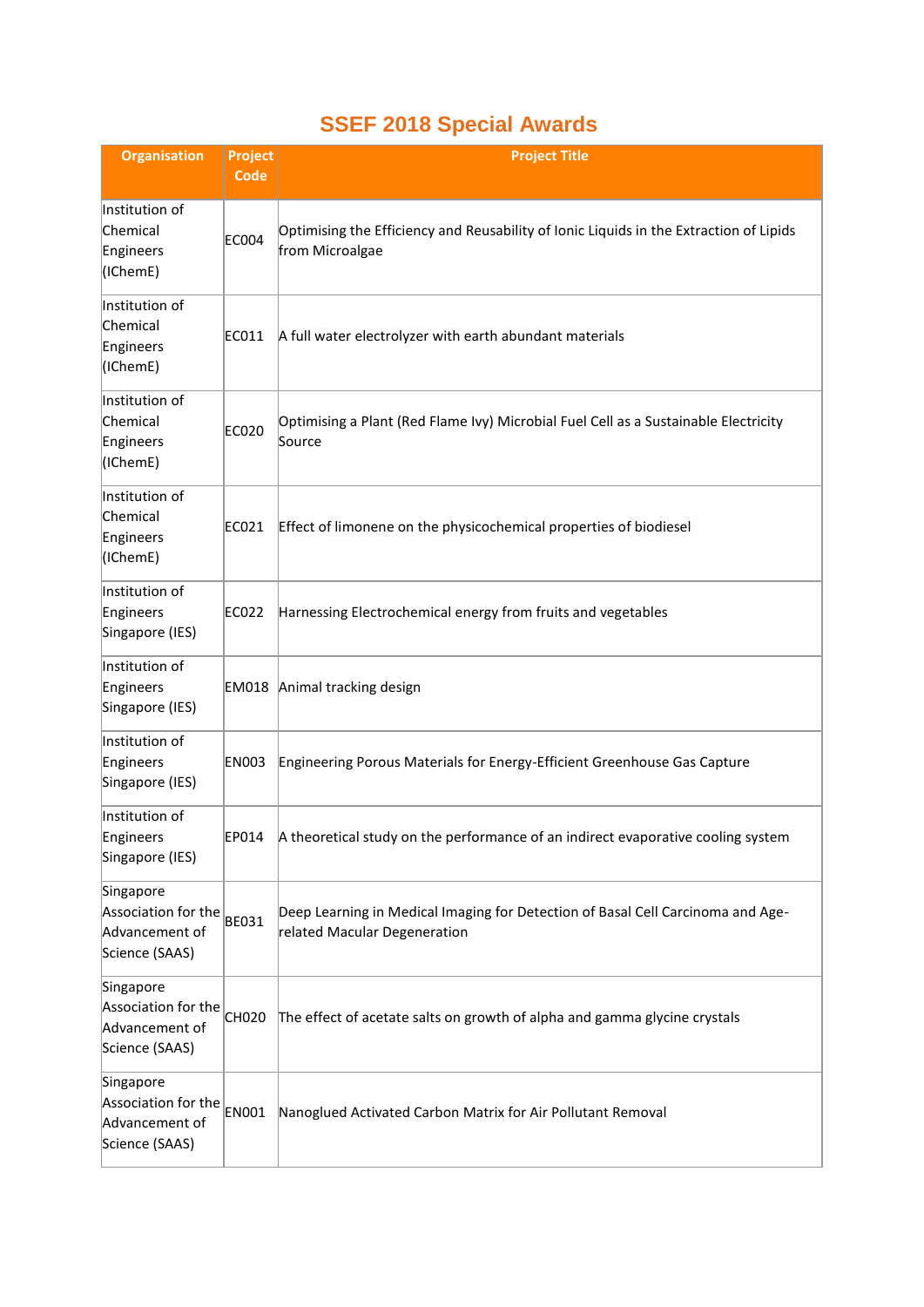| Singapore<br>Association for the<br>Advancement of<br>Science (SAAS) | ES016        | Optimising the efficiency of a wirelessly powered implant for photodynamic therapy                                                                           |
|----------------------------------------------------------------------|--------------|--------------------------------------------------------------------------------------------------------------------------------------------------------------|
| Singapore<br>Association for the<br>Advancement of<br>Science (SAAS) | MS066        | Anti-bacterial Organic Photoinitiator Admixture for 3D-printed Polymer Applications                                                                          |
| Singapore<br>Association for the<br>Advancement of<br>Science (SAAS) | <b>PS008</b> | Who is Faster, 2n, or 4n, in Growth and Cell Fate Reprogramming?                                                                                             |
| Singapore<br>Association for the<br>Advancement of<br>Science (SAAS) | SY029        | Image Classification Via Machine Learning                                                                                                                    |
| Singapore Society<br>for Microbiology<br>and Biotechnology<br>(SSMB) | MI003        | Evaluation of antimicrobial activity and biocompatibility of Polyethylenimine (PEI)<br>derivatives                                                           |
| Yale-NUS                                                             | <b>BI015</b> | Evaluation of Durian Husk as a Viable Option for Biofuel Production                                                                                          |
| Yale-NUS                                                             |              | BM011 Investigating the effects of plant extracts on Alzheimer's disease                                                                                     |
| Yale-NUS                                                             | <b>CH058</b> | Comparative study of efficacy of chemical activators in activated carbon production<br>through characterisation through iodine and methylene blue adsorption |
| Yale-NUS                                                             | EA001        | Zinc Content in Metal Alloys and its Relationship to the Antimicrobial Efficacy in<br>Decontaminating Polluted Water                                         |
| Yale-NUS                                                             |              | EA002 Sophora flavescens: Bioactive compounds in a novel filter                                                                                              |
| Yale-NUS                                                             |              | EA008 A Novel, One-pot Environmentally Friendly Synthesis of Reduced Graphene Oxide<br>from Durian and Bagasse Waste for Water Filters                       |
| Yale-NUS                                                             | EC023        | Dye-Sensitised Solar Cells Using Flora Extract                                                                                                               |
| Yale-NUS                                                             |              | EM001 Simulation-based Analysis of a Network Model for Autonomous Vehicles with Vehicle-<br>to-Vehicle Communication                                         |
| Yale-NUS                                                             |              | <b>EM042</b> Investigating the Effectiveness of Wind Tunneling at Reducing the Urban Heat Island<br>Effect                                                   |
| Yale-NUS                                                             |              | MA032 To what extent can we predict airport-specific flight delays with Data Modelling?                                                                      |